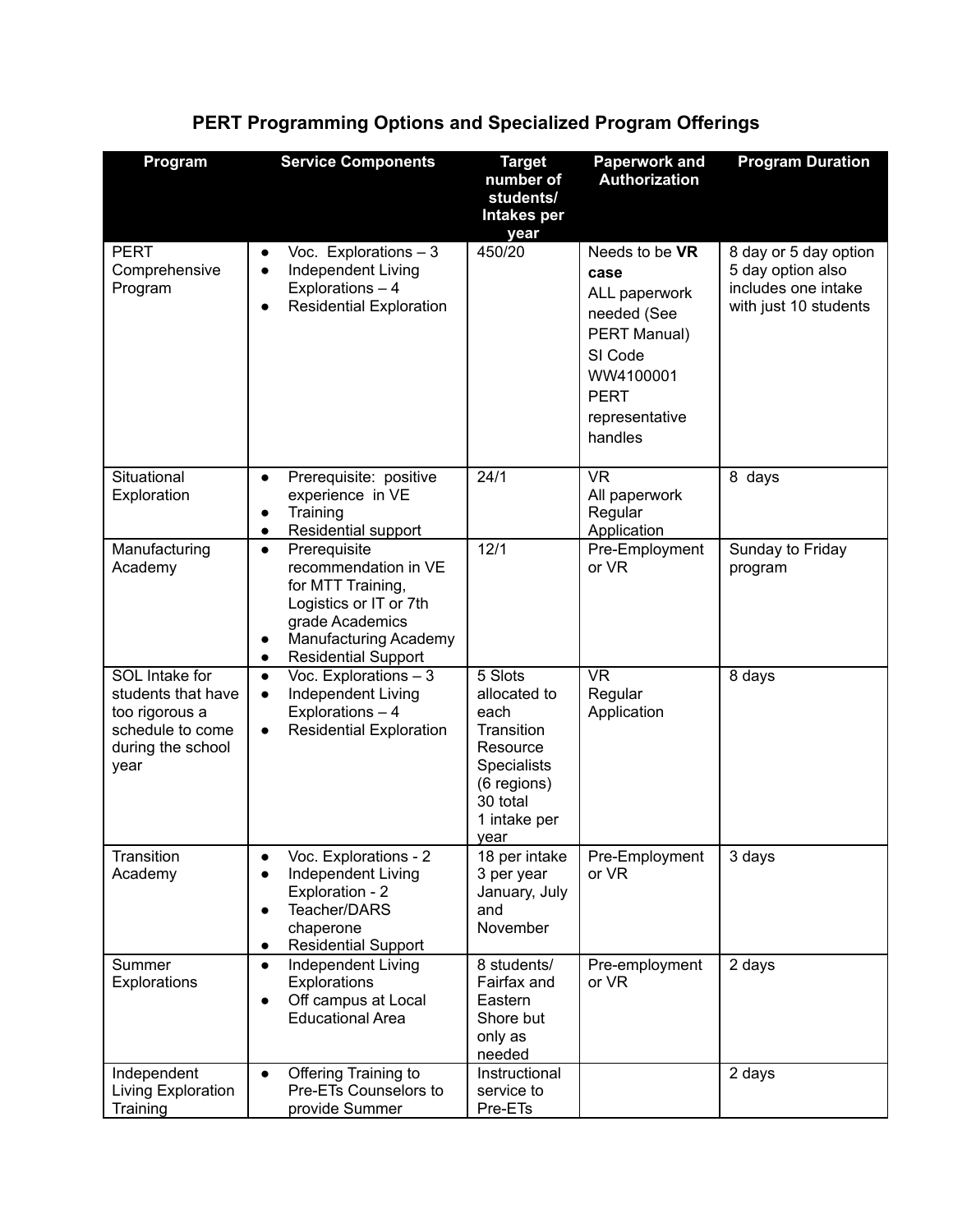|                                | Independent Living<br>Exploration in their<br><b>localities</b>                                                                                                            | As requested                                                                |                                                                                                                                                                                                                                                                                                        |        |
|--------------------------------|----------------------------------------------------------------------------------------------------------------------------------------------------------------------------|-----------------------------------------------------------------------------|--------------------------------------------------------------------------------------------------------------------------------------------------------------------------------------------------------------------------------------------------------------------------------------------------------|--------|
| Pre-ETs Career<br>Day          | Job exploration<br>$\bullet$<br><b>Teacher Chaperones</b><br>$\bullet$                                                                                                     | 30 per intake<br>2 per year in<br>March and<br>July                         | PE preferred<br>(can be VR)<br>Normal<br>educational or<br>disability related<br>paperwork<br>scanned into<br>docfinity<br><b>WWRC</b><br>abbreviated<br>application<br>SI Code<br>WW4102002<br>Send Name of<br>referrals to<br>Ginger Sharrer &<br><b>Rusty Eddins</b>                                | 1 day  |
| <b>Career Seminars</b>         | Residential<br>$\bullet$<br>programming,<br>Independent Living<br>programing, and Job<br>Exploration                                                                       | 18 per intake<br>3 intakes per<br>year in<br>March, June<br>and<br>December | PE preferred<br>(can be VR)<br>Normal<br>educational or<br>disability related<br>paperwork:<br><b>PERT Referral</b><br>and IEP scanned<br>into docfinity<br><b>WWRC</b><br>application -long<br>form with Medical<br>info<br>SI Code<br>WW4102001<br>Send Name of<br>referrals to Martin<br>Kurylowski | 3 days |
| <b>Work Credential</b><br>Week | Typical perquisite 80%<br>$\bullet$<br>on CSC pre-test as an<br>Initial<br>4 day training in<br>$\bullet$<br><b>Customer Service</b><br>1 day credential test<br>$\bullet$ | 15 per intake<br>1 intake in<br>June                                        | Pre-Employment<br>or VR                                                                                                                                                                                                                                                                                | 5 days |
| <b>Virtual PERT</b>            | Interactive Training<br>$\bullet$<br>Modules to develop<br>positive work behaviors                                                                                         | 20 per intake                                                               | PE or VR case<br>Limited<br>paperwork -                                                                                                                                                                                                                                                                |        |